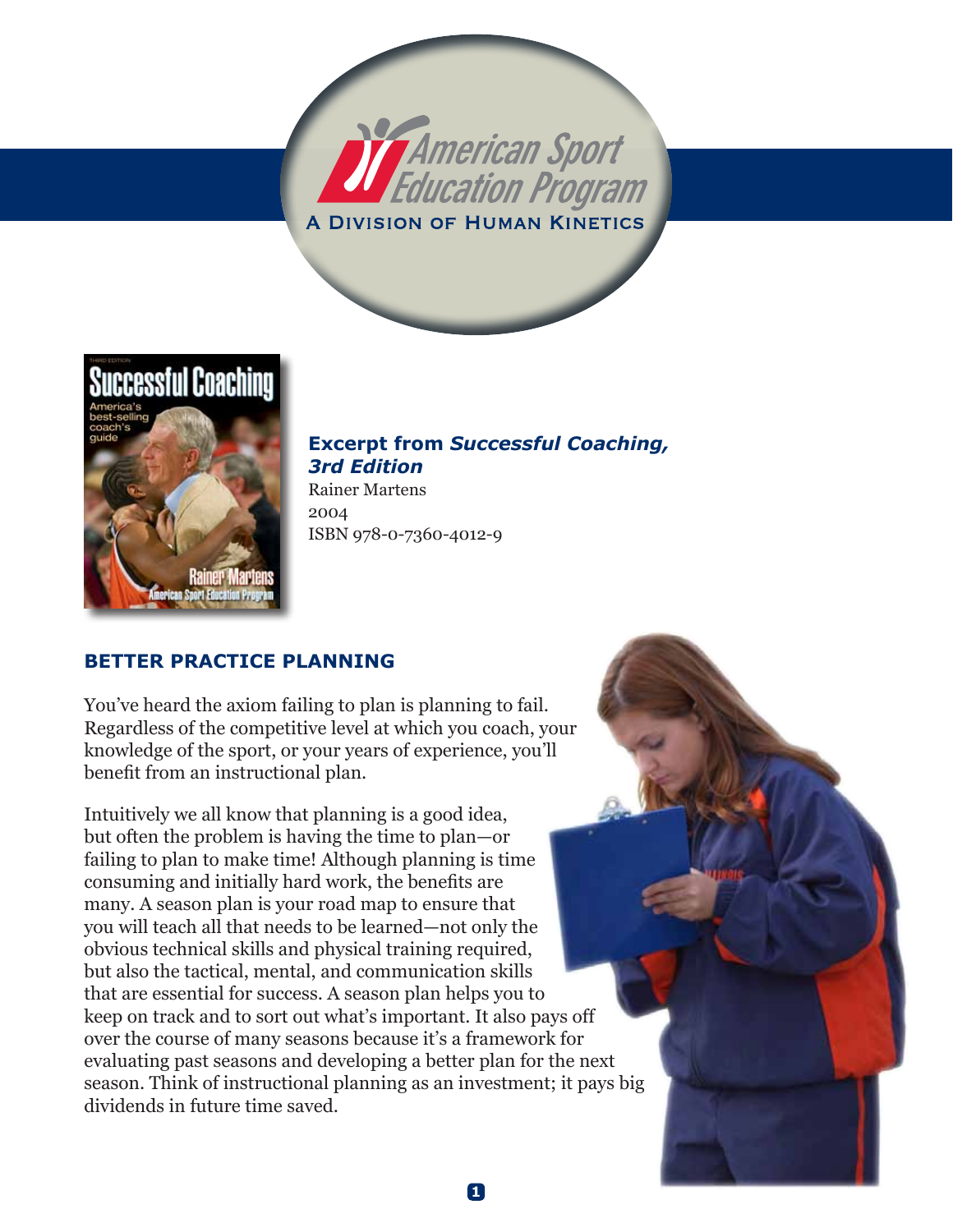Through planning you are far more likely to do the following:

- Keep your athletes actively involved, resulting in more learning and enjoyment during practices
- Provide challenging and relevant learning situations
- Teach skills in the appropriate progression to maximize learning and safety
- Pace the learning and conditioning so that athletes are not overloaded or overtrained
- Make the best use of available time, space, and equipment
- Minimize discipline problems
- Increase your confidence in your ability to manage the situation

Now that you appreciate the value of planning, you need to take this seasonal plan and develop specific practice plans for each day. This is really one of the fun parts of coaching; you get to orchestrate the learning experience for your athletes!

The basic elements of a practice plan are as follows:

• *Date, time of practice, and length of practice session.*

Record this information so you know when you taught and how long you practiced certain skills. This information will help after the season when you are evaluating and revising your seasonal plan.

### • *Objective of the practice.*



*Pace the learning and conditioning so that athletes are not overloaded or overtrained.*

Obviously you want to have one or more clear objectives of what you want your athletes to know or be able to do as a result of this practice session.

#### • *Equipment needed.*

List the equipment needed for the practice (e.g., mats, balls, nets, weights, stop watches). Before practice, check the equipment you plan to use to be certain it is safe, clean, and operational. Also make any special arrangements required for the facility.

#### • *Warm-up.*

Every practice should begin with a warm-up that takes 10 to 15 minutes. Its physiological purpose and function in injury prevention are discussed in chapter 13. Warm-ups can be done together by the entire team or individually, depending on the sport and your preference. Warm-ups can easily be made a routine, the value of which we discussed previously, but don't let warm-ups become so routine that they become boring.

#### • *Practice of previously taught skills.*

As you plan your practice, you'll usually want to devote some time to previously taught skills. Often the core technical and physical training skills of a sport need to be practiced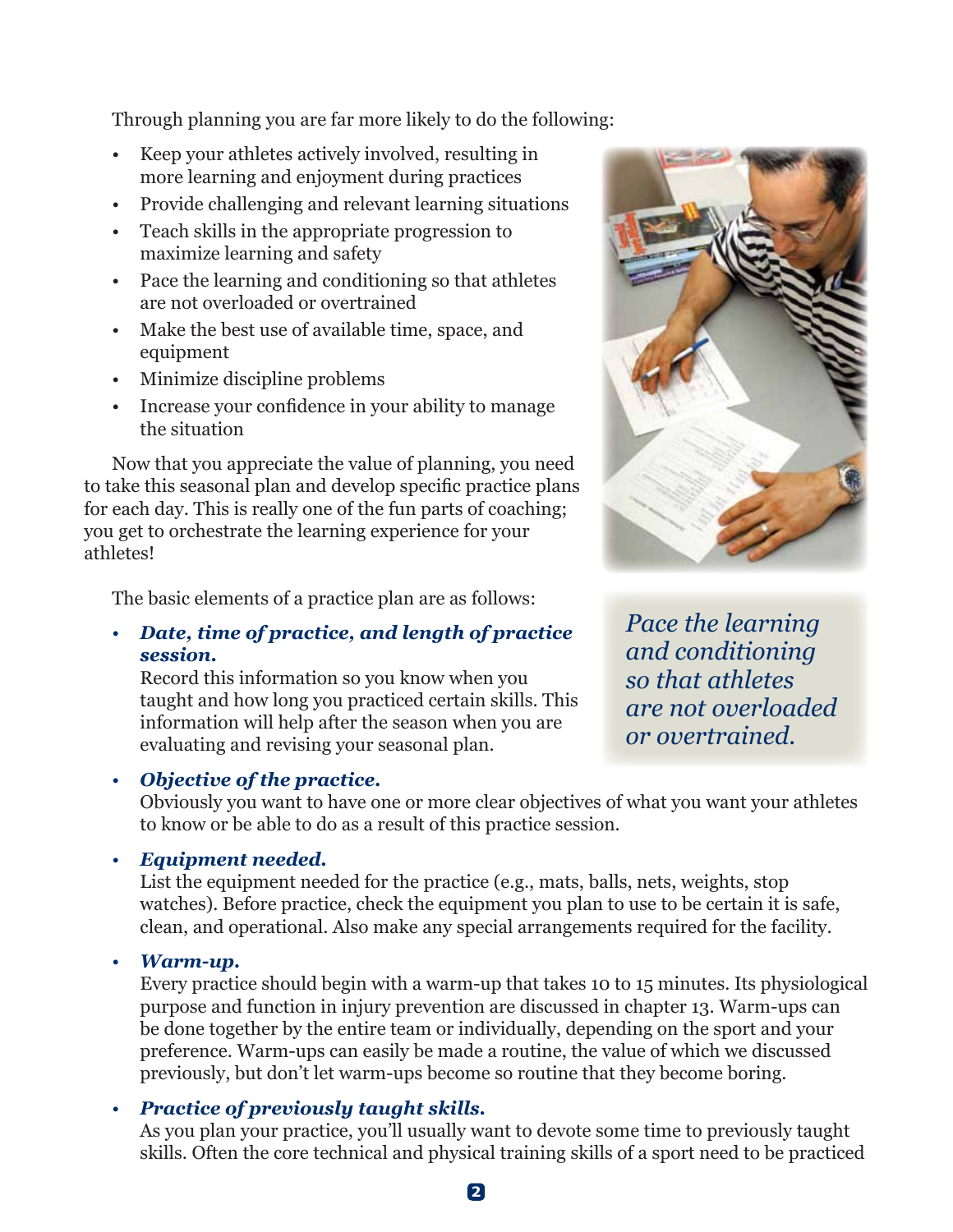almost daily, but other skills may need only occasional practice. The time you devote to practicing previously taught skills will depend on the demonstrated skill level and conditioning of your athletes. As you plan the practicing of these skills, consider whether your athletes should practice them individually or as a team, and whether they should practice them through a drill or a game.

#### • *Teach and practice new skills.*

Usually you want to teach only one or two new technical or tactical skills in a practice,



devoting 20 to 30 minutes to them. The steps for teaching technical skills are explained in chapter 10, and the approach to teaching tactical skills is explained in chapter 11. Mental, communication, and character skills are often best taught in a quiet setting initially, and then reinforced during practice games.

• *Cool-down.*

Just as every practice begins with a warm-up, the activity portion of practice should conclude with a 10- to 15-minute cool-down. You'll learn about how to properly cool down in chapter 13.

#### • *Coach's comments.*

Take 5 minutes at the close of practice to review how the team practiced, directing your comments to the whole team and recognizing any outstanding efforts or performances by individuals. This is not the place to criticize any individual. Point out what skills the team needs to improve further. This is also an opportunity to teach or reinforce a mental, communication, or character skill. Use this time to make any needed announcements about team business, and close by reminding them of the time and place of the next practice and what you plan to do in that practice.

#### • *Evaluation of practice.*

Evaluate each practice as soon after its conclusion as possible. With input from your assistant coaches, indicate whether the practice objectives were achieved and make notes of athletes who may need special assistance in future practices. Then file each practice plan in a three-ring notebook or on your computer. You'll find these plans very helpful when planning future practices and next season's plans.

The actual form of practice plans will vary substantially depending on the sport, especially team versus individual sports. Two examples of practice plans have been provided below.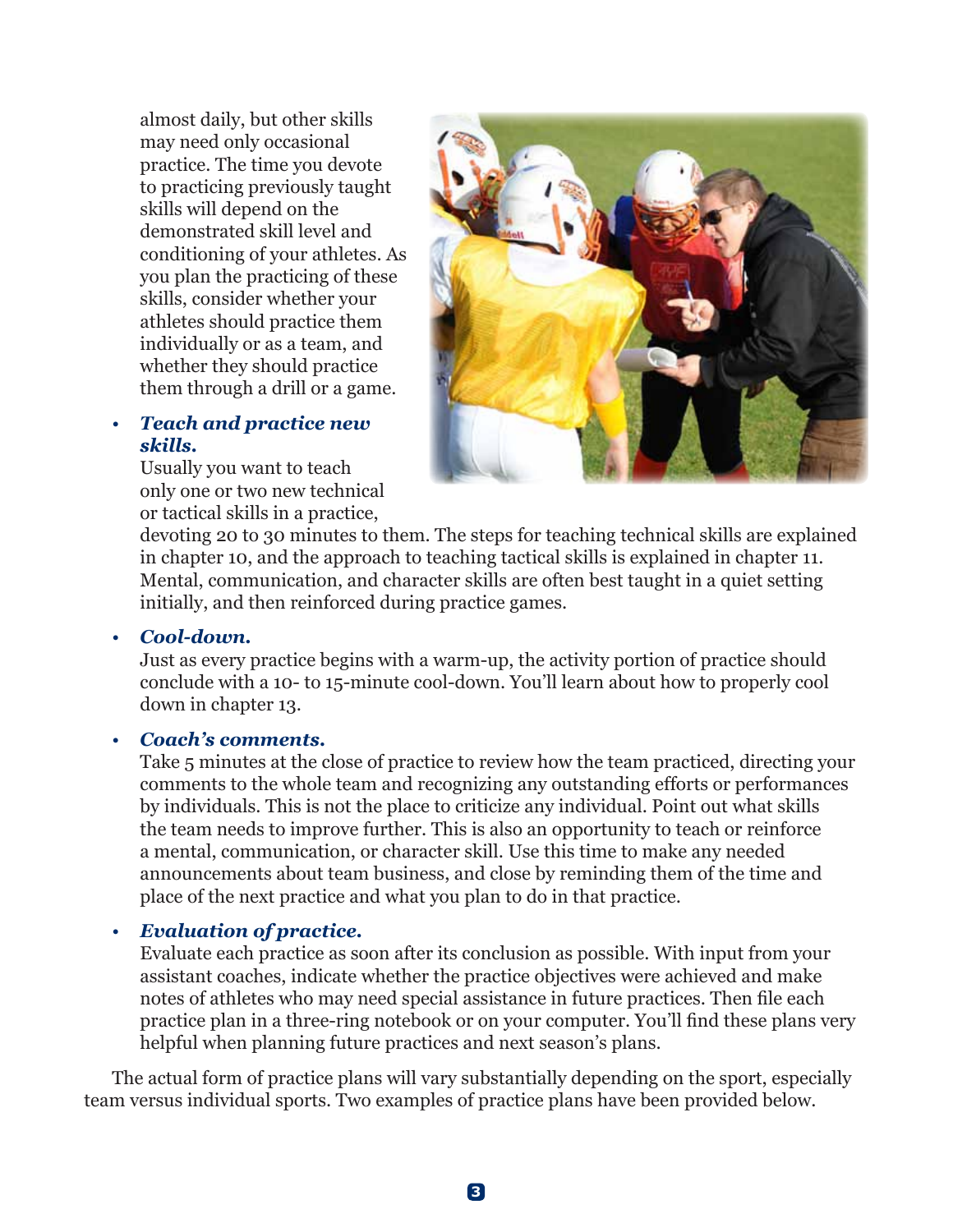

## **Sample Volleyball Practice Plan**

**Date:** October 20, 2006

**Practice start time:** 4:00 p.m.

**Length of practice:** 90 minutes

**Practice objectives:** (1) Practice core ball-control skills of passing and setting: flat forearm platforms that redirect the ball to the target (minimize swinging) and setting "hands position" at forehead early with contact point on finger pads and thumbs closest to forehead; (2) Enhance player communication: calling first ball ("me" or "mine") and where to attack (line or angle); (3) Continue first opportunity attack emphasis; (4) Develop physical recovery skills with short, intense physical bursts and timed recovery.

**Equipment:** Bring stopwatches, balls, net, and cones; players need knee pads and court shoes.

| <b>Practice Activities</b> |                         |                                                                 |                                                                 |  |  |
|----------------------------|-------------------------|-----------------------------------------------------------------|-----------------------------------------------------------------|--|--|
| <b>Time</b>                | <b>Name of activity</b> | <b>Description</b>                                              | <b>Key teaching points</b>                                      |  |  |
| $4:00 - 4:07$              | Warm-up                 | Shuffle Passing Drill 10 to<br>target and change direction      | Emphasize posture and<br>"quiet" passing platform               |  |  |
| $4:07 - 4:13$              | Warm-up                 | Wall sets-30 low/med/high,<br>finish with jump sets             | Emphasize hand shape and<br>wrist position                      |  |  |
| $4:13-4:20$                | Warm-up                 | Dynamic stretching                                              | Emphasize full range of<br>motion in stretches                  |  |  |
| $4:20-4:21$                | Warm-up                 | Line jumps-forward, side,<br>scissor                            | Quick feet physical training                                    |  |  |
| $4:21-4:22$                | Water break             |                                                                 |                                                                 |  |  |
| $4:22 - 4:32$              | <b>Ball control</b>     | Weave Passing Drill in teams<br>of 3, 15 to target (both sides) | Emphasize adjusting platform<br>and movement to the ball        |  |  |
| $4:32-4:42$                | <b>Ball control</b>     | Small court games (pass or<br>set only)                         | Emphasize ball control to win                                   |  |  |
| $4:42-4:52$                | <b>Ball control</b>     | 3-on-3 and 3-on-3 backcourt<br>battle drill (winner stays)      | Emphasize ball control,<br>reading skills, and<br>communication |  |  |
| $4:52 - 4:55$              | <b>Ball control</b>     | Line races (sprint, shuffle/<br>back)                           | Physical training                                               |  |  |

continued

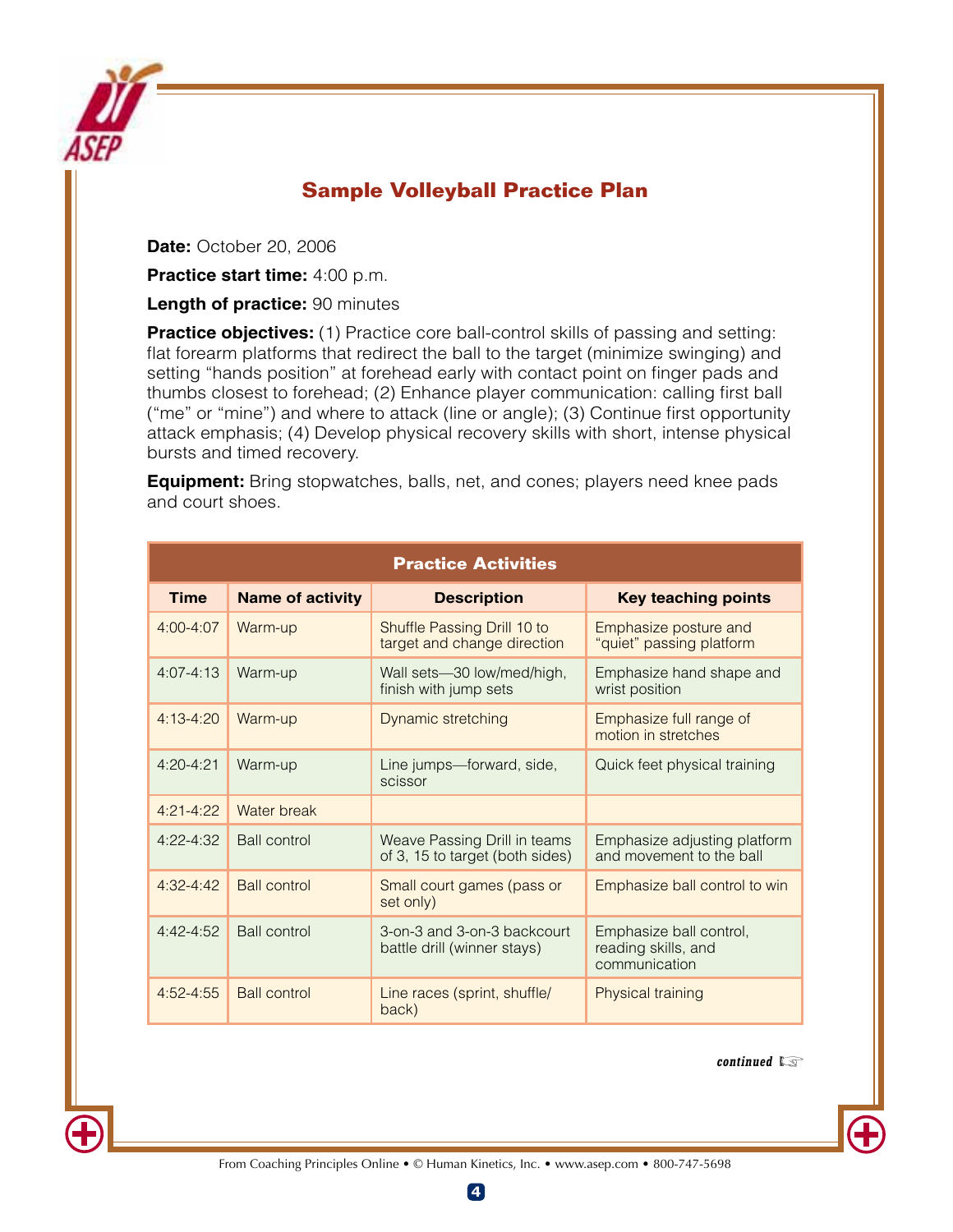

| <b>Time</b>   | <b>Name of activity</b>        | <b>Description</b>                         | <b>Key teaching points</b>                                                                                                                                      |
|---------------|--------------------------------|--------------------------------------------|-----------------------------------------------------------------------------------------------------------------------------------------------------------------|
| $4:55-5:10$   | Offensive system<br>$6$ on $6$ | 4 before 2 game                            | Emphasize first opportunity<br>attack, look for best attack in<br>each rotation                                                                                 |
| $5:10-5:15$   | Transition                     | Continuous rally game                      | Emphasize quick recovery<br>from physical and mental<br>errors                                                                                                  |
| $5:15-5:23$   | Cool-down                      | Mat serving series                         | Emphasize serving routine<br>and rhythm                                                                                                                         |
| $5:23-5:25$   | Cool-down                      | Main muscle group stretch                  | Emphasize slow and<br>complete stretch                                                                                                                          |
| $5:25 - 5:30$ | Coach's<br>comments            | End-of-practice comments<br>from the coach | General comments on how<br>the whole team practiced<br>Recognize any outstanding<br>efforts or performances<br>Point out what needs to improve<br>Announcements |

**Evaluation:** Ball control is improving with emphasis early in practice on technique. More transition drills are needed to get those proper techniques into more gamelike situations at this point in the season. Hannah and Keily are swinging their arms too much during their forearm pass, but both have good platforms. Setting to our hitters is still our greatest team challenge, but when our setter Michelle handles the ball, our offense runs smoothly.

Communication was much improved and should be reinforced as a positive at our next practice opportunity. Continue to work on our offense and add more serving as we prepare for West High School next Tuesday and some passers we can take advantage of.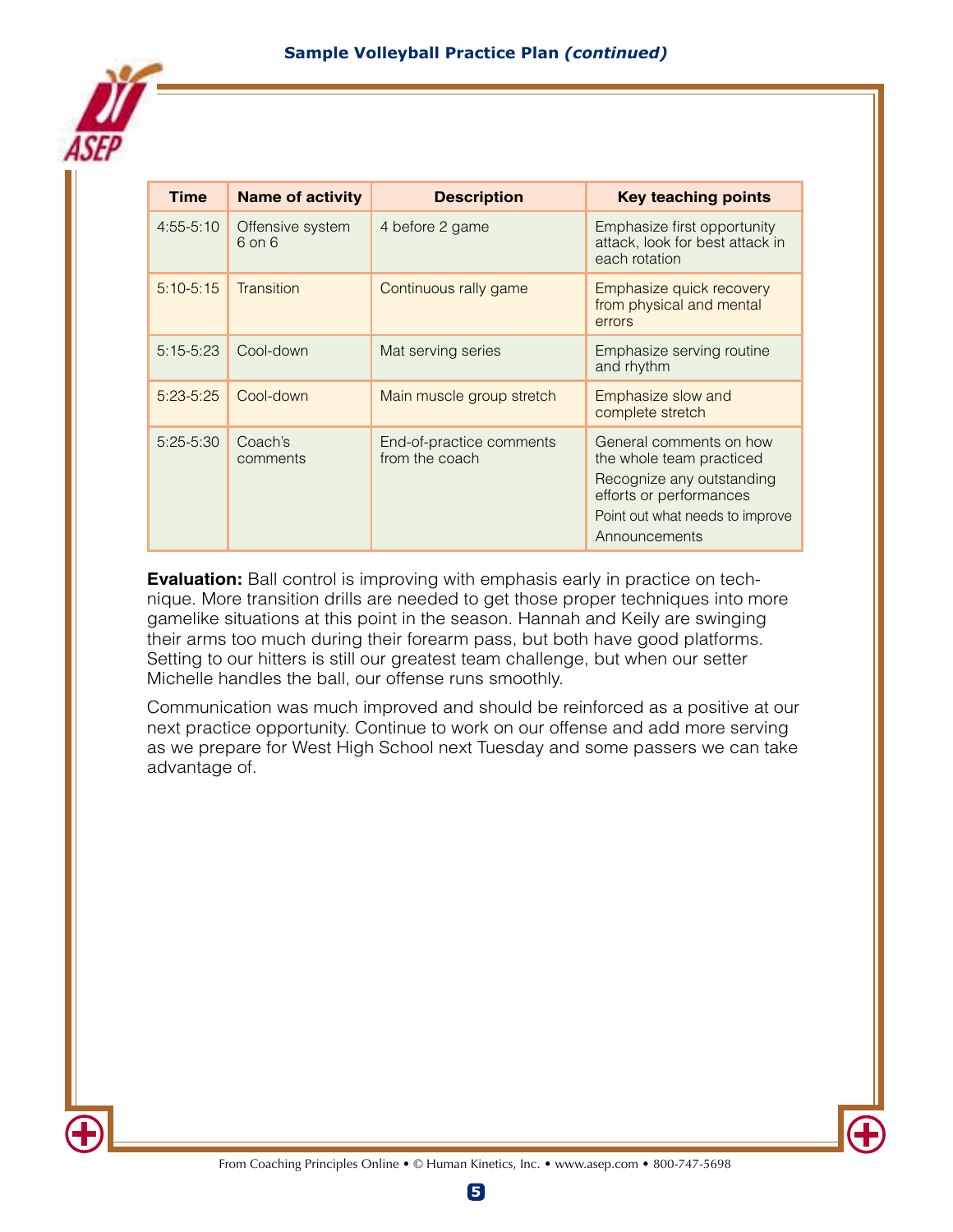

# **Sample Middle-Distance Runner's Practice Plan**

**Date:** March 12, 2005

**Practice start time:** 3:00 p.m.

**Length of practice:** 100 minutes

**Practice objectives:** (1) Reinforce technique skills: lifting the knees high, raising the foot directly under the butt, "pawing" the track on foot strike, avoiding overstriding, and driving the arms powerfully; (2) Develop speed-endurance, or the ability to run fast when tired; (3) Practice concentrating on efficient running form when tired; and (4) Develop the tactical skills of accelerating in the middle of a race and kicking at the end.

**Equipment:** Workout takes place on a 400-meter track; bring stopwatches and water; runners need their racing spikes.

| <b>Practice Activities</b> |                            |                                                                                                                                                                                                                                                         |                                                                                                                                                                                                                                            |  |  |
|----------------------------|----------------------------|---------------------------------------------------------------------------------------------------------------------------------------------------------------------------------------------------------------------------------------------------------|--------------------------------------------------------------------------------------------------------------------------------------------------------------------------------------------------------------------------------------------|--|--|
| <b>Time</b>                | <b>Name</b><br>of activity | <b>Description</b>                                                                                                                                                                                                                                      | <b>Key teaching points</b>                                                                                                                                                                                                                 |  |  |
| $3:00 - 3:07$              | Warm-up                    | Easy jogging                                                                                                                                                                                                                                            |                                                                                                                                                                                                                                            |  |  |
| $3:07 - 3:15$              | Warm-up                    | Dynamic stretching                                                                                                                                                                                                                                      | Emphasize full range<br>of motion in dynamic<br>stretches                                                                                                                                                                                  |  |  |
| $3:15-3:25$                | Warm-up                    | $5 \times 100$ meter strides @ 3/4 effort<br>with 100-meter walk recovery                                                                                                                                                                               | Emphasize technique<br>skills during strides                                                                                                                                                                                               |  |  |
| $3:25 - 3:30$              | Water break                | Everyone drinks 4 to 6 oz                                                                                                                                                                                                                               |                                                                                                                                                                                                                                            |  |  |
| $3:30-3:55$                | Technique drills           | $4 \times 30$ meters high-knee drill with<br>1-min recovery<br>$4 \times 30$ meters butt-kick drill with<br>1-min recovery<br>$4 \times 30$ meters fast-feet drill with<br>1-min recovery<br>$4 \times 1$ -min arm-pumping drill with<br>1-min recovery | Emphasize lifting the<br>knees to be parallel to<br>the track<br>Emphasize keeping the<br>foot close to the body<br>and under the butt<br>Emphasize "pawing"<br>action, landing with the<br>foot moving backward<br>Emphasize "fast hands" |  |  |
| $3:55 - 4:00$              | Water break                | Everyone drinks 4 to 6 oz                                                                                                                                                                                                                               |                                                                                                                                                                                                                                            |  |  |

continued

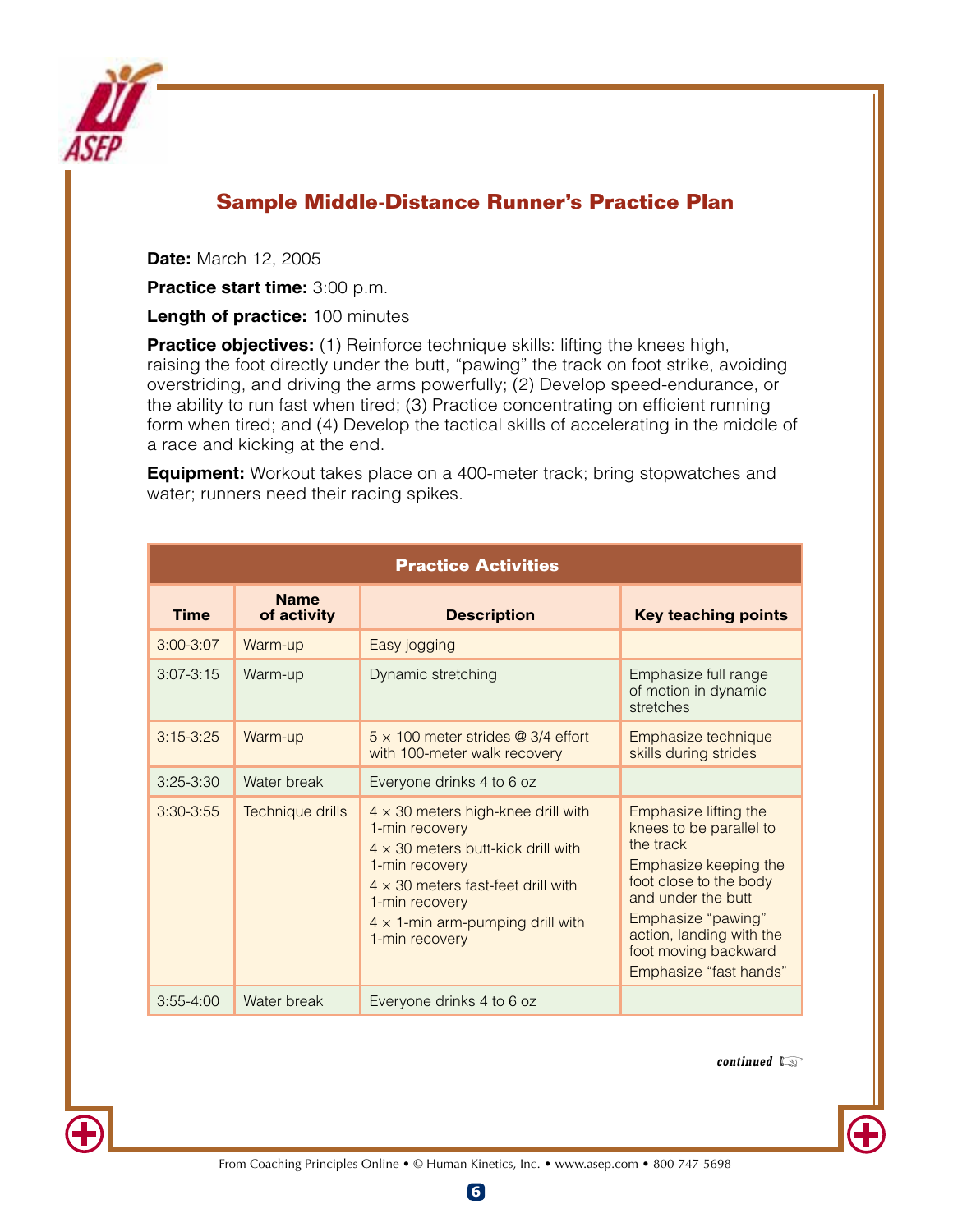

| <b>Time</b>   | <b>Name</b><br>of activity              | <b>Description</b>                                                                                                                              | <b>Key teaching points</b>                                                                                                                                                                                                    |
|---------------|-----------------------------------------|-------------------------------------------------------------------------------------------------------------------------------------------------|-------------------------------------------------------------------------------------------------------------------------------------------------------------------------------------------------------------------------------|
| $4:00 - 4:20$ | Speed-<br>endurance<br>interval workout | 3 sets of $1 \times 300$ meters and<br>$1 \times 200$ meters with 1-min recovery<br>between the 300 and 200, and<br>5-min recovery between sets | For the 300s, keep the<br>runners on 1,600-meter<br>race pace<br>For the 200s, encourage<br>a controlled, building<br>sprint, adding a notch of<br>speed every 50 meters<br>Cue the runners to hold<br>their form on the 200s |
| $4:20 - 4:25$ | Water break                             | Everyone drinks 4 to 6 oz                                                                                                                       |                                                                                                                                                                                                                               |
| $4:25 - 4:35$ | Cool-down                               | 10-min easy jogging                                                                                                                             | Cue the runners to<br>attend to any tightness<br>or soreness, for extra<br>stretching, icing, and<br>massage                                                                                                                  |
| $4:35 - 4:40$ | Coach's<br>comments                     | End-of-practice comments from the<br>coach                                                                                                      | General comments on<br>how the whole team<br>practiced<br>Recognize any<br>outstanding efforts or<br>performances<br>Point out what the team<br>needs to improve<br>Announcements                                             |

**Evaluation:** Technique drills—Excellent job by all on high knees, butt kicks, and arm-pumping drills, but we're not quite getting the hang of the fast-feet drill, which is a problem because we've still got some overstriders, especially Shawna, Val, Marie, and Kim. Need to help them get the feet down faster so they land under their hips. For Friday, emphasize the fast-feet drill, making it a contest: Whoever has the most foot strikes in 30 meters gets to choose which restaurant the team will stop at on the return trip home from the next meet.

Speed-endurance interval workout: Marie and Val ran together, right on the assigned pace for their 300s (average 64 seconds) and 200s (average 38 seconds). Shawna, Kaella, Sue, and Kim ran the 300s too fast (around 58–61) and the 200s too slow (around 40–42). They didn't get the full effect of improving their acceleration and kicking skills. Next interval session, have Marie and Val set the pace for everyone. Nobody passes them, unless it's on a repetition intended for accelerating or kicking.

The heat was brutal today, and it's going to get worse. For the end of the next track workout, bring watermelon and turn on the infield sprinklers.